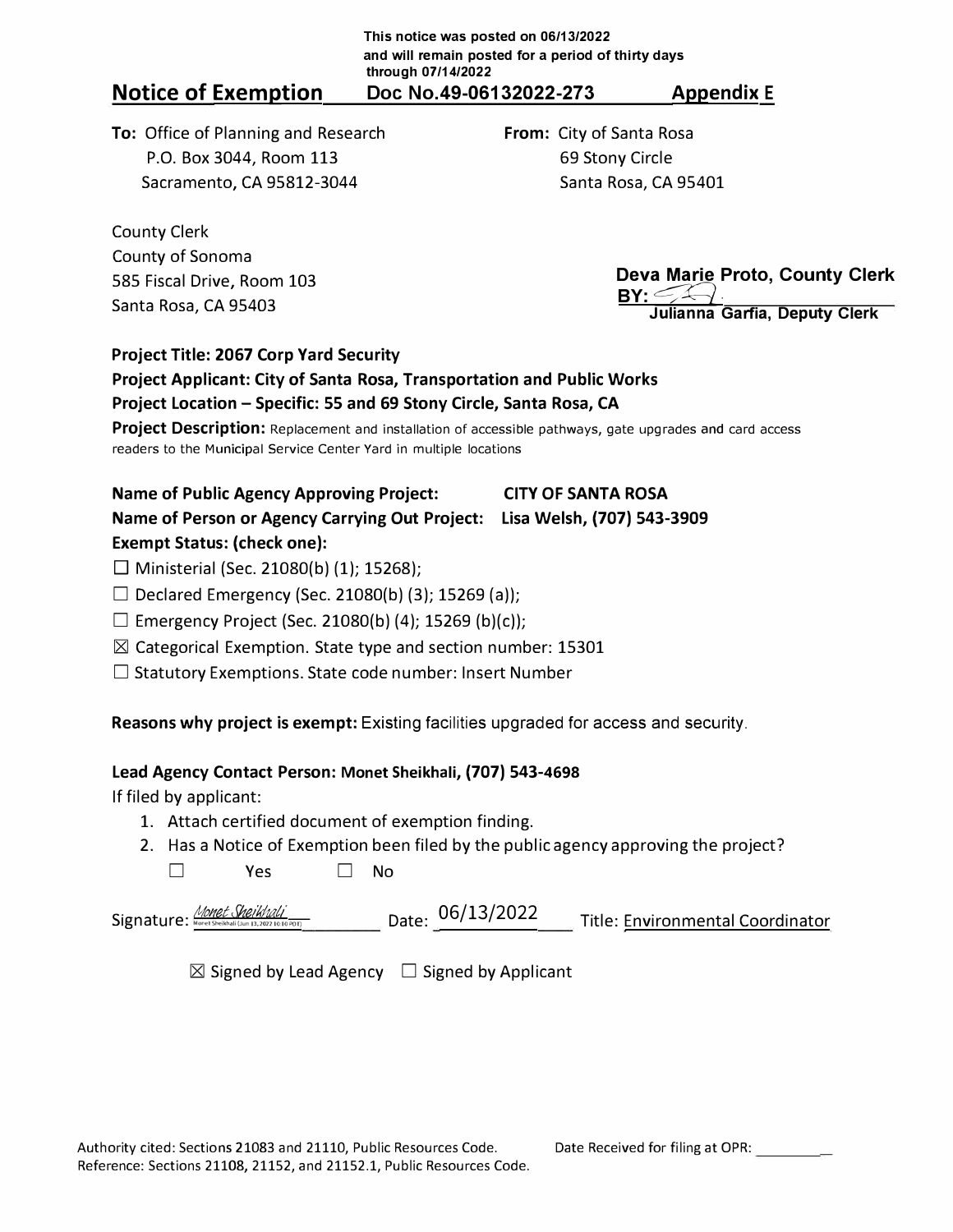| <b>ENDING State of California - Department of Fish and Wildlife<br/>2022 ENVIRONMENTAL DOCUMENT FILING FEE</b><br>CASH RECEIPT |  |  |  |  |
|--------------------------------------------------------------------------------------------------------------------------------|--|--|--|--|

DFW 753.5a (REV. 01/01/22) Previously DFG 753.5a

|                                                                                                                                                                                                       |                                               | <b>RECEIPT NUMBER:</b><br>49-06132022-273 |                                |                                                                                                                                                                                                                                                                                                                                                                                                         |  |
|-------------------------------------------------------------------------------------------------------------------------------------------------------------------------------------------------------|-----------------------------------------------|-------------------------------------------|--------------------------------|---------------------------------------------------------------------------------------------------------------------------------------------------------------------------------------------------------------------------------------------------------------------------------------------------------------------------------------------------------------------------------------------------------|--|
|                                                                                                                                                                                                       |                                               |                                           |                                | STATE CLEARINGHOUSE NUMBER (If applicable)                                                                                                                                                                                                                                                                                                                                                              |  |
| SEE INSTRUCTIONS ON REVERSE. TYPE OR PRINT CLEARLY.                                                                                                                                                   |                                               |                                           |                                |                                                                                                                                                                                                                                                                                                                                                                                                         |  |
| <b>LEAD AGENCY</b><br>CITY OF SANTA ROSA                                                                                                                                                              | <b>LEADAGENCY EMAIL</b>                       |                                           |                                | <b>DATE</b><br>06/13/2022                                                                                                                                                                                                                                                                                                                                                                               |  |
| COUNTY/STATE AGENCY OF FILING<br>SONOMA                                                                                                                                                               |                                               |                                           | 22-0613-02                     | <b>DOCUMENT NUMBER</b>                                                                                                                                                                                                                                                                                                                                                                                  |  |
| <b>PROJECT TITLE</b><br>2067 CORP YARD SECURITY                                                                                                                                                       |                                               |                                           |                                |                                                                                                                                                                                                                                                                                                                                                                                                         |  |
| PROJECT APPLICANT NAME<br>PROJECT APPLICANT EMAIL<br>CITY OF SANTA ROSA TRANSPORTATION AND                                                                                                            |                                               |                                           | PHONE NUMBER<br>(707) 543-4698 |                                                                                                                                                                                                                                                                                                                                                                                                         |  |
| PROJECT APPLICANT ADDRESS<br>90 SANTA ROSA AVE                                                                                                                                                        | <b>CITY</b><br>SANTA ROSA                     | <b>STATE</b><br>CA                        | <b>ZIP CODE</b><br>95404       |                                                                                                                                                                                                                                                                                                                                                                                                         |  |
| PROJECT APPLICANT (Check appropriate box)<br>X   Local Public Agency<br>School District                                                                                                               | Other Special District                        |                                           | <b>State Agency</b>            | <b>Private Entity</b>                                                                                                                                                                                                                                                                                                                                                                                   |  |
| <b>CHECK APPLICABLE FEES:</b><br>$\Box$ Environmental Impact Report (EIR)<br>Mitigated/Negative Declaration (MND)(ND)<br>□ Certified Regulatory Program (CRP) document - payment due directly to CDFW |                                               |                                           |                                | $\frac{1}{2}$ $\frac{1}{2}$ $\frac{1}{2}$ $\frac{1}{2}$ $\frac{1}{2}$ $\frac{1}{2}$ $\frac{1}{2}$ $\frac{1}{2}$ $\frac{1}{2}$ $\frac{1}{2}$ $\frac{1}{2}$ $\frac{1}{2}$ $\frac{1}{2}$ $\frac{1}{2}$ $\frac{1}{2}$ $\frac{1}{2}$ $\frac{1}{2}$ $\frac{1}{2}$ $\frac{1}{2}$ $\frac{1}{2}$ $\frac{1}{2}$ $\frac{1}{2}$<br>$\begin{array}{c} \updownarrow \\ \updownarrow \end{array}$<br>$\textcircled{f}$ |  |
| <b>区</b> Exempt from fee<br>Notice of Exemption (attach)<br>CDFW No Effect Determination (attach)<br>$\Box$ Fee previously paid (attach previously issued cash receipt copy)                          |                                               |                                           |                                |                                                                                                                                                                                                                                                                                                                                                                                                         |  |
| □ Water Right Application or Petition Fee (State Water Resources Control Board only)<br>X County documentary handling fee<br>$\Box$ Other                                                             |                                               | \$850.00                                  |                                | \$50.00                                                                                                                                                                                                                                                                                                                                                                                                 |  |
| <b>PAYMENT METHOD:</b><br>$\Box$ Credit<br>$\Box$ Check<br>$K1$ Other<br>$\Box$ Cash                                                                                                                  |                                               | <b>TOTAL RECEIVED</b>                     |                                | \$50.00                                                                                                                                                                                                                                                                                                                                                                                                 |  |
| <b>SIGNATURE</b><br>AGENCY OF FILING PRINTED NAME AND TITLE                                                                                                                                           |                                               |                                           |                                |                                                                                                                                                                                                                                                                                                                                                                                                         |  |
|                                                                                                                                                                                                       | Julianna Garfia, Deputy County Clerk-Recorder |                                           |                                |                                                                                                                                                                                                                                                                                                                                                                                                         |  |

COPY-CDFW/ASB

 $\bar{z}$ 

 $\hat{\mathcal{L}}$ 

 $\mathcal{A}$